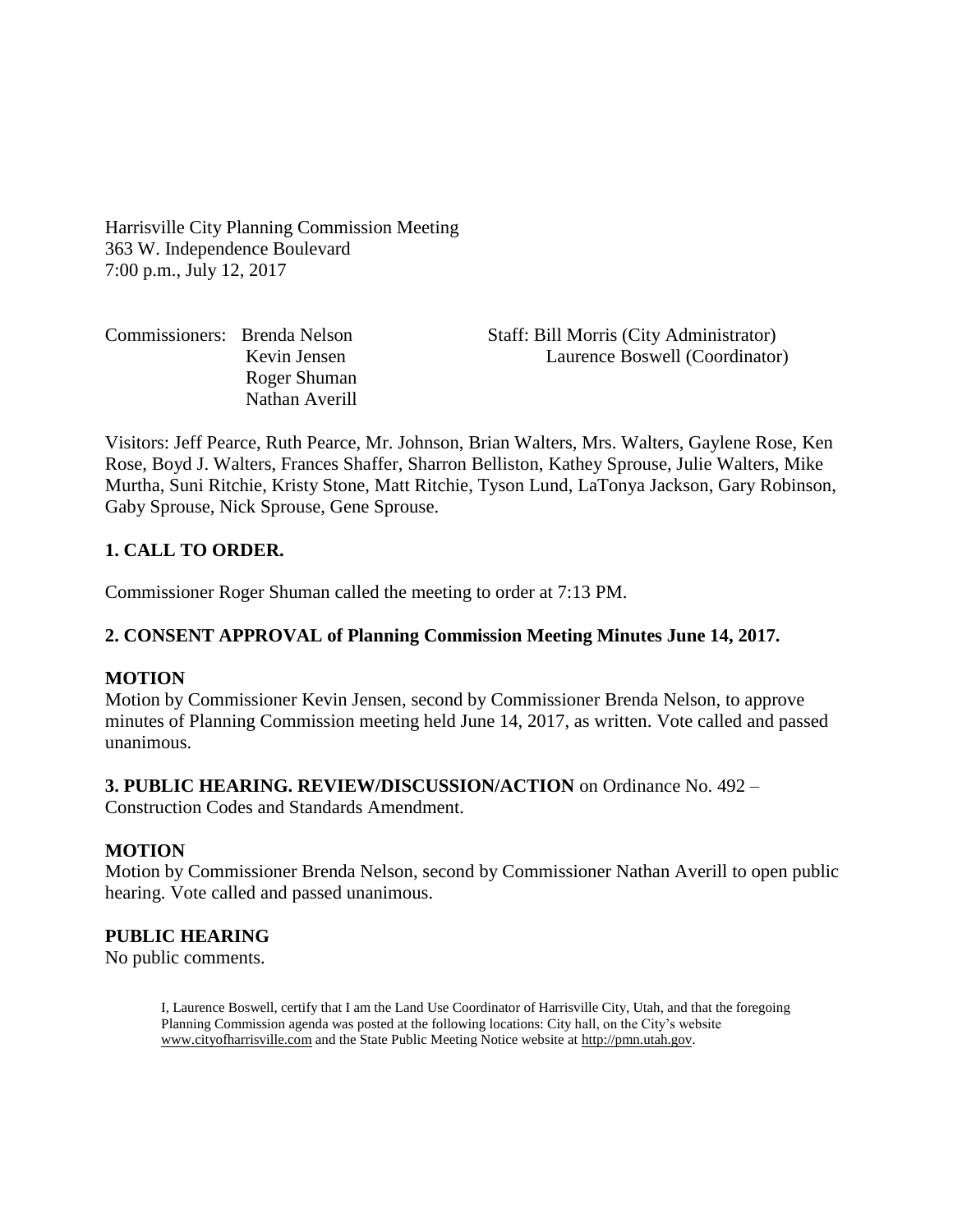## **MOTION**

Motion by Commissioner Kevin Jensen, second by Commissioner Nathan Averill to close public hearing. Vote called and passed unanimous.

## **DISCUSSION**

Bill Morris states that the Harrisville building code was very outdated and needed to be rewritten from scratch. The State updates the building codes every couple of years. Bill reviews the changes with the planning commissioners. Bill asks if there are any concerns. Commissioner Roger Shuman does not have any concerns. There are no additional comments from the planning commissioners. Bill recommends that the City passes the ordinance.

## **MOTION**

Motion by Commissioner Brenda Nelson, second by Commissioner Nathan Averill, to pass Ordinance No. 492 – Construction Codes and Standards Amendment and sent to City Council with any corrections to typos. Vote called and passed unanimous.

**4. PUBLIC HEARING. REVIEW/DISCUSSION/ACTION** on rezoning from an RE-15 and CP-2 zone to an R-1-6 and CP-2 zone for a property to be located at 1525 N Washington Blvd.

## **MOTION**

Motion by Commissioner Nathan Averill, second by Commissioner Brenda Nelson to open public hearing. Vote called and passed unanimous.

### **PUBLIC HEARING**

Brian Walters, representing Boyd Walters's property, asks why he was not notified about this proposed development back in May. He feels that he needs more time to see the plans and go over changes that will be made to the nearby irrigation ditch, along with utilities. Brian suggests that this development needs to be tabled and that the planning commissioners and city council members need to come out on site to address concerns. Such concerns include a fence that is placed up against the right away and has been there since the 1800s. Brian is also concerned about snow removal on the right of way and if there will be a gate so it can't be used as a short cut. The main concern is the ditch. Brian's father maintains the ditch and it receives a lot of run off from Washington Blvd. Brain is concerned about this new development and how it will affect the ditch. There have been multiple cases where the ditch has flooded due to past subdivisions/commercial lots that were developed and created more run off. Brian Walters presents some images of the property being flooded.

Mike Murtha explains that the city has enough rooftops. Mike states that the City Council shouldn't even consider it because the City has other problems, like deficits.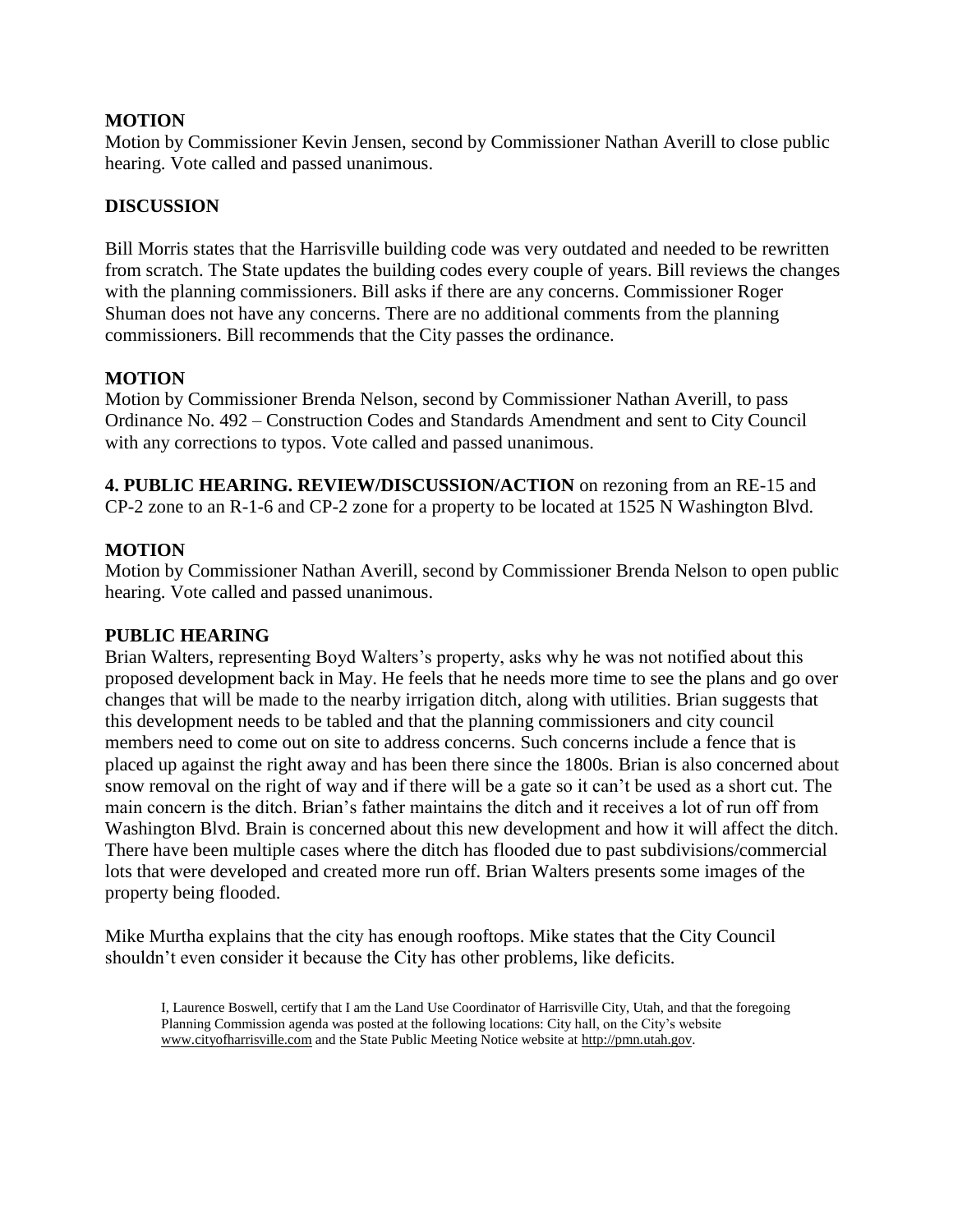Commissioner Roger Shuman asks Mike Murtha to keep the subject to the rezoning instead of other topics.

Mike Murtha continues stating that this property is proposed, by Better Cities, as a \$30 million development. Mike reiterates that the City does not need rooftops. He states that this particular area, a 30 million dollar mixed area, is something the City needs. The traffic on Washington is controlled by UDOT. The City needs commercial not residential.

Sharron Belliston claims that she has an easement that goes right through the proposed property.

Matthew Richie asks if this development will make our taxes go up in that area. He's concerned with tax increase.

Boyd Walter states that he had a meeting with other local officials, none of which were in Harrisville, regarding ditch cleaning. He also met with Pineview Water about some concerns with the ditch, including the banks destroyed by motorcycles.

## **MOTION**

Motion by Commissioner Brenda Nelson, second by Commissioner Nathan Averill to close public hearing. Vote called and passed unanimous.

## **DISCUSSION**

Bill states that after reviewing the code, the City does not have an R-1-6 zone, but it is referred to for lot size. It is proposed that the frontage (approximately 2 acres) will be commercial. The rest of the property (approximately 4 acres) will be residential. This ordinance is in compliance with the Better Cities study that was mentioned earlier. The notices were sent and public notices were made. Bill recommends that the Walters attend the project management meeting next week. Bill suggests that Mrs. Belliston attend as well. The City does not build houses. The City approves or rejects projects according to City code. The re-zoning approval tonight will not be final. The City Council will approve or reject it. Bill suggests that it wouldn't be bad to pass the re-zoning ordinance tonight.

Commissioner Roger Shuman makes a statement: "I've been on planning commission for about 17 years. I've dealt with the Walters in the past and some of the others. What's interesting is that number one, we had a public hearing about three or four months ago regarding this type of use – mixed use. There were zero comments about the mixed use ordinance. Our residents seem to only pay attention to developments that are developed right next to them. I'd suggest looking at the newspaper, looking at the city website for up to date information. Pay attention to what happens in the city and you'll be able to see those changes. There were a lot of issues on this list that had to do with developmental issues, but this hearing was for rezoning, something different. A good portion of this development will be commercial in the front. This is not a development that the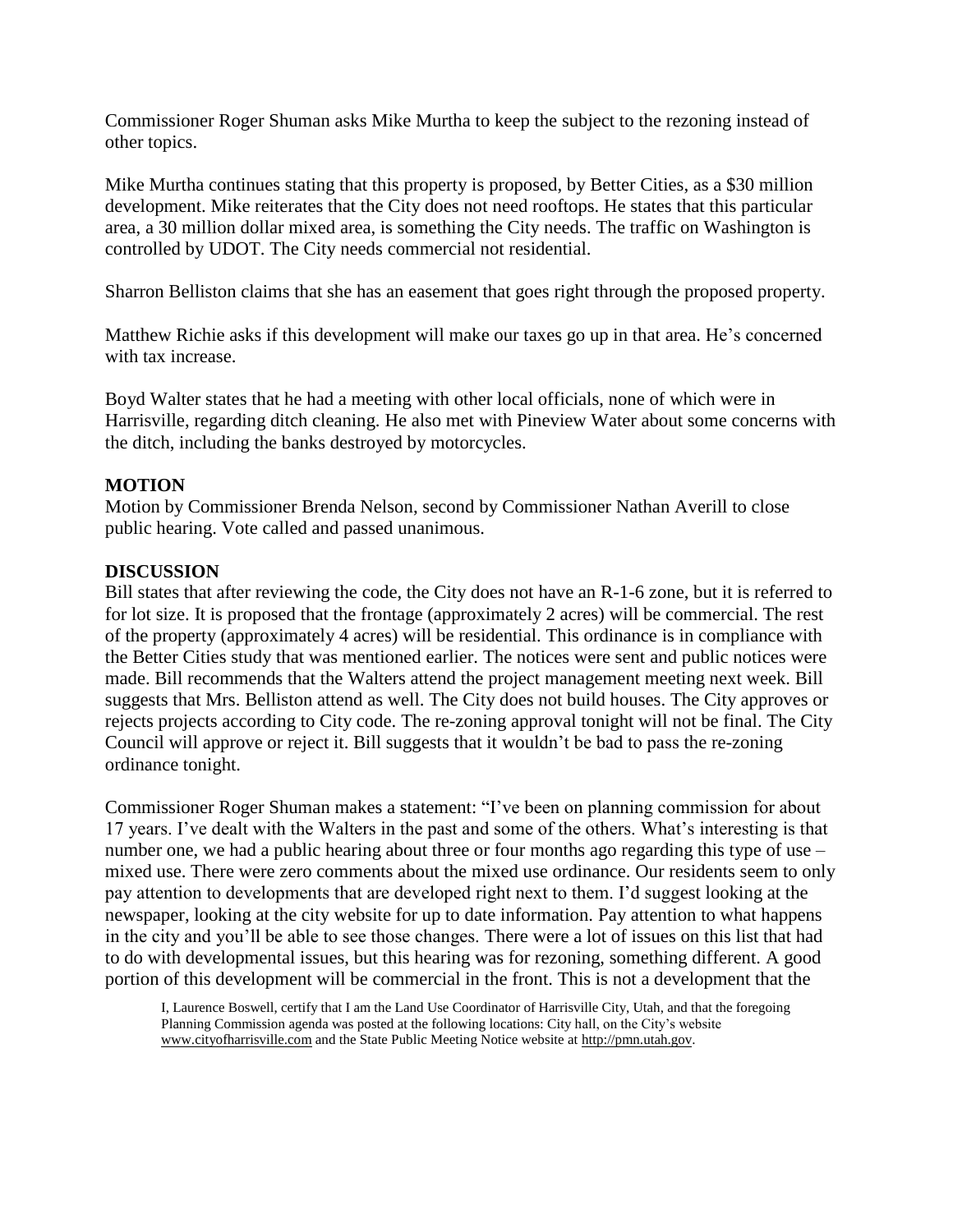city is doing. We are assigned to listen to what people have to say and make a decision that we feel is best for the City."

Commissioner Brenda Nelson agrees with the public about the traffic issues.

Bill Morris states that as a City, we have no authority over Washington Blvd. That road is maintained by UDOT. Bill agrees with the public's concerns. Bill considers traffic coming in and out of the proposed development. There are 44 units, and traffic will increase 10 fold. There will be 440 cars coming in and out of the property. Bill states that for residential units, we account about an average of 10 trips in a car per unit.

Commissioner Roger Shuman asks the public to remain quiet since the public hearing is no longer in session.

Commissioner Nathan Averill states that the problem is that the City now has an ordinance that allows a mixed use development. The public could have stopped this ordinance from passing months ago, but no one did. Nathan states that that's not something that is going out to individuals, it's a public notice.

Commissioner Brenda Nelson reminds everyone that the discussion is for rezoning. She asks if there will be a motion or if the project will be tabled. Brenda likes the idea of tabling it.

Bill Morris states that in any event we will meet with the developers next week for project management meeting and address some of the development issues. We are dealing with water issues because of North Ogden. The engineer needs to talk about the development and the drainage. Bill trusts that the engineers will do the job correctly. From a legal standpoint, Bill states that we have done everything to notice the public about this development. If planning commission passes the rezone now, it will go to the City Council for final approval. If planning commission passes the site plan, then it's a quasi-judicial decision and will receive final approval.

Commissioner Kevin Jensen proposes that the planning commission hold off on making a decisions about the rezoning and move onto the next agenda item.

Commissioner Roger Shuman moves onto the next agenda item.

# **MOTION**

Motion by Commissioner Nathan Averill, second by Commissioner Brenda Nelson, to table rezoning from an RE-15 and CP-2 zone to an R-1-6 and CP-2 zone for a property to be located at 1525 N Washington Blvd. Vote called for and passed unanimously.

I, Laurence Boswell, certify that I am the Land Use Coordinator of Harrisville City, Utah, and that the foregoing Planning Commission agenda was posted at the following locations: City hall, on the City's website www.cityofharrisville.com and the State Public Meeting Notice website at http://pmn.utah.gov.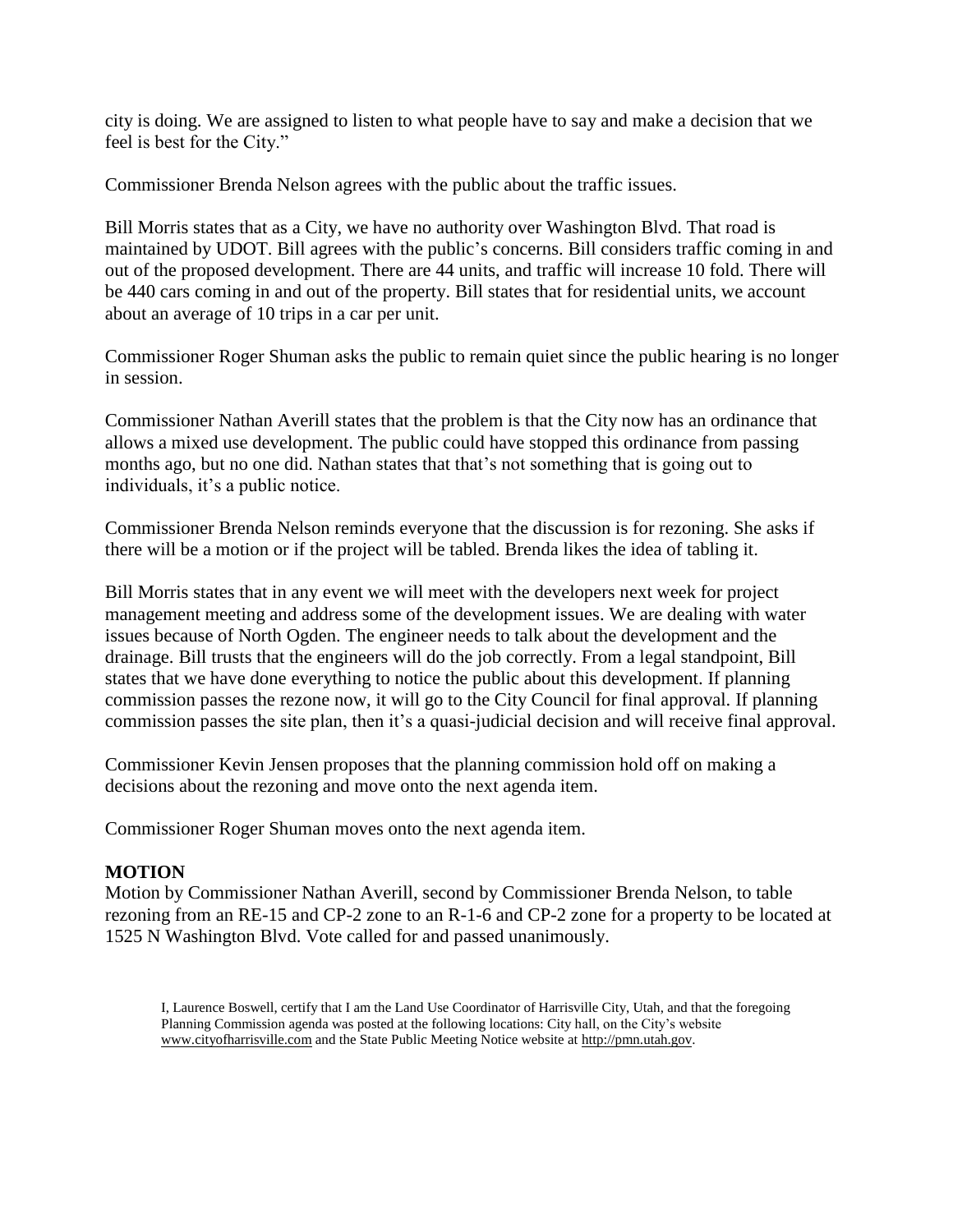**5. REVIEW/DISCUSSION/ACTION** on preliminary and final plans for proposed townhome development off of 1525 North Washington Blvd.

## **DISCUSSION**

Commissioner Roger Shuman calls Tyson Lund to the microphone.

Bill Morris reviews the Engineer's memo for the proposed development. Some items in the memo may need to be addressed now instead of later. Bill suggests to the planning commissioners that they can table this project because of these issues, or approve it and make sure these issues are taken care of.

Commissioner Roger Shuman is concerned about the property being landlocked at the end of this proposed development. Bill Morris explains that there will be a temporary cul-de-sac that will allow for a temporary turn around. If the resident needs more details about access, Bill suggests coming to the next project management meeting.

Tyson Lund clarifies a few issues. The first one is a right of way easement that is granted to the Walters. This easement access was agreed upon with a property owner beforehand. This allows Walters to use the water in the ditch that is located near the proposed development. Tyson also addresses the issue with the water table. The land currently drains into the Chadwick drains and will continue to do so with the development. Tyson's engineer can address further issues. He explains that all ditches will be built to accommodate water flow in the area. Bill Morris adds that a retention basin will be built, according to the 100 year flood ordinance. However, Bill is concerned with State law 73-14 73-15, which requires a written permission to use someone's ditch. Violating this law could result in a Class A misdemeanor. Bill states that Tyson Lund and Eric Thomas would need permission from Mr. Walters to use the ditch. Tyson also addresses some concerns about traffic and road access onto Washington Blvd. Tyson claims that UDOT grated preliminary permission for the road access and that he will get that information to the City as soon as possible. Bill Morris also adds that UDOT might put a stop light on Washington in order to help with traffic.

Tyson states that the commercial developments to the south of the property will not be landlocked. Also, in regards to who will maintain the ditch and fence, that will be determined in a development agreement. Tyson feels the best option is to table this project for now, meet with the project management council and possibly be considered for a special session with planning commission in order to develop the property before winter hits.

Commissioner Roger Shuman asks the size of the road that would give access to the proposed development. Tyson Lund replies and states that the road will be a sixty (60) foot right away.

I, Laurence Boswell, certify that I am the Land Use Coordinator of Harrisville City, Utah, and that the foregoing Planning Commission agenda was posted at the following locations: City hall, on the City's website www.cityofharrisville.com and the State Public Meeting Notice website at http://pmn.utah.gov.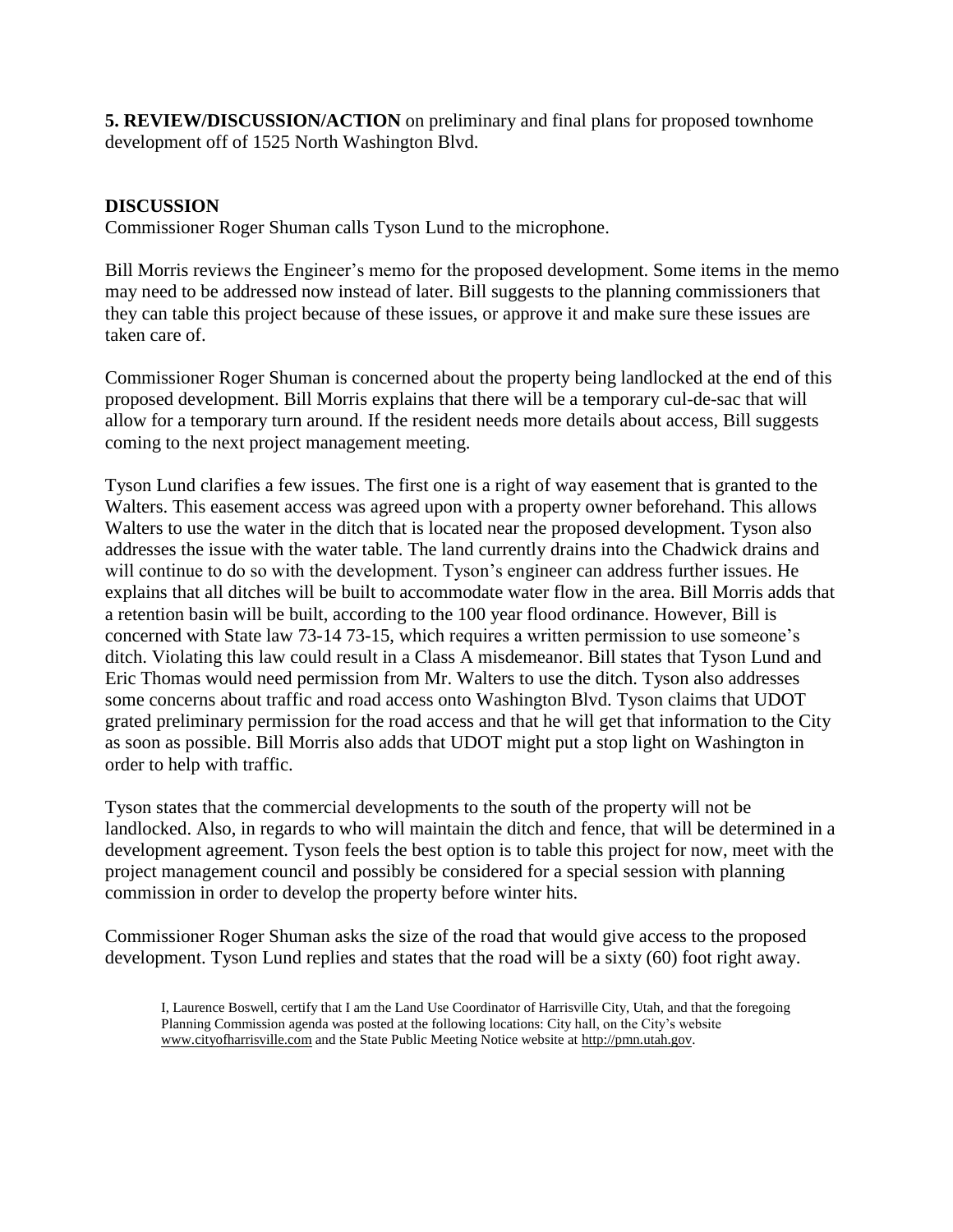Other issues, such as building height and set back requirements will be considered in the development agreement.

Commissioner Roger Shuman asks if there are any comments from the other planning commissioners.

Commissioner Kevin Jensen states that there are a lot of things that are unclear and recommends to table this proposal until more information is available. Commissioners Nathan Averill and Brenda Nelson both agree.

## **MOTION**

Motion by Commissioner Kevin Jensen, second by Commissioner Brenda Nelson, to table preliminary and final plans for proposed townhome development off of 1525 North Washington Blvd. Vote called for and passed unanimously.

**6. REVIEW/DISCUSSION/ACTION** on a conditional use permit request from LaTonya Jackson for visiting clientele inside her home located at 384 W 2300 N.

## **DISCUSSION**

LaTonya Jackson explains that she is running a website selling hair extensions. The conditional use would allow in house management and inventory and on occasion people coming in and visiting. The maximum number of clients coming to the house would be about five (5) per month. Commissioner Kevin Jensen asks if there is plenty of parking.

LaTonya explains that there is a lot of parking since her house is located on the corner of 2300 N and 390 W. There is additional parking in the driveway. LaTonya states that her business is more web based, therefore parking shouldn't be an issue due to a low volume of clientele visiting her home. In addition, LaTonya states that most of the traffic will be UPS trucks coming to the house.

Bill Morris reminds the planning commissioners that this is a conditional use and therefore should abide by the codes and regulations found in the Harrisville Municipal Code 11.10.020, section 9.

# **MOTION**

Motion by Commissioner Brenda Nelson, second by Commissioner Nathan Averill, to approve conditional use permit request from LaTonya Jackson for visiting clientele inside her home located at 384 W 2300 N. Vote called and passed unanimous.

**PUBLIC COMMENTS:** *"This is an opportunity to address the Planning commission regarding your concerns or ideas on land use issues. Comments are limited to three minutes. The Planning*